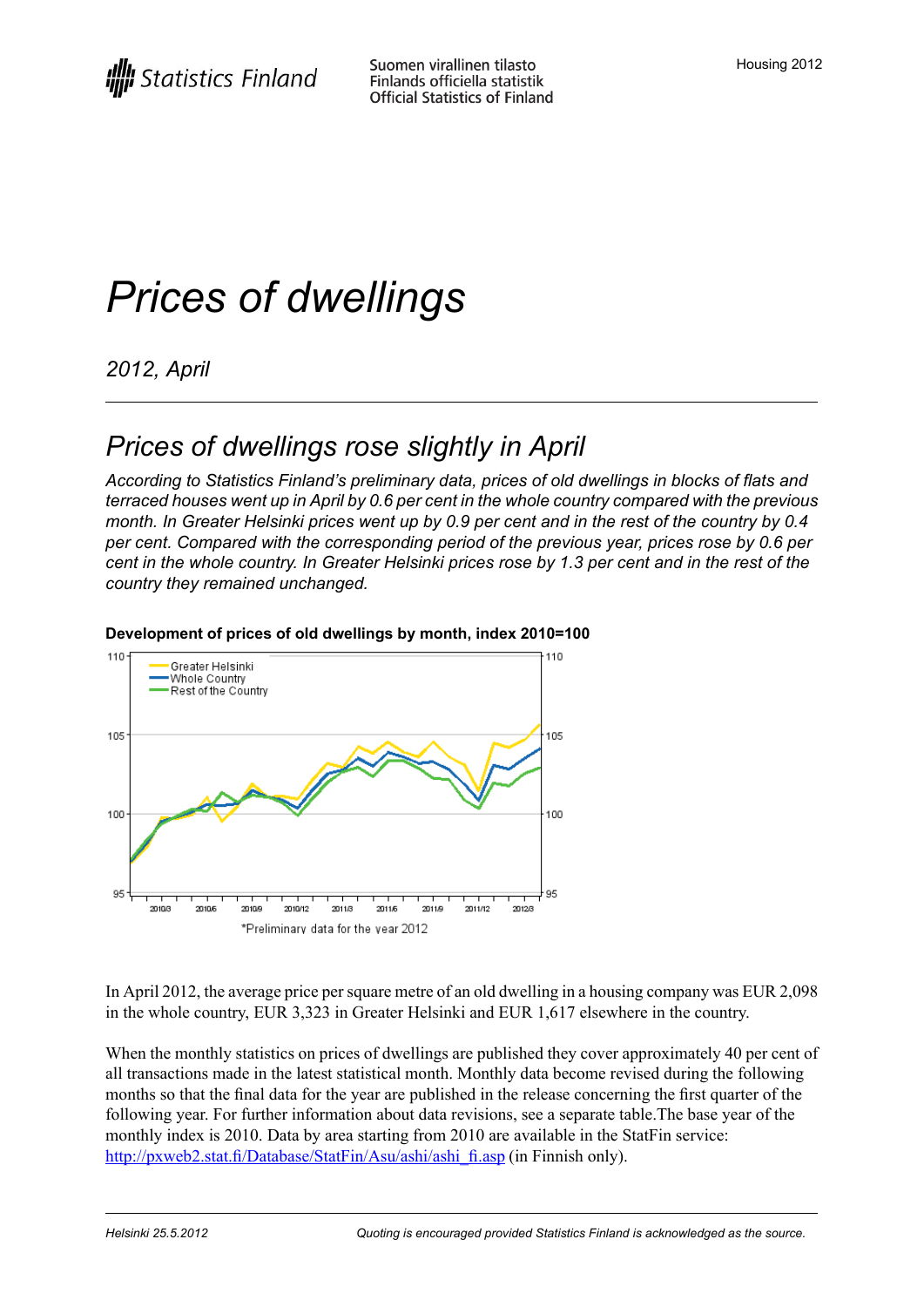## *Contents*

## *Tables*

#### **Appendix tables**

| Appendix table 1. Unencumbered average prices per square metre of old dwellings in housing companies, April    |
|----------------------------------------------------------------------------------------------------------------|
|                                                                                                                |
|                                                                                                                |
| Appendix table 4. Unencumbered average prices per square metre of old dwellings in housing companies, March    |
| Appendix table 5. Unencumbered average prices per square metre of old dwellings in housing companies, February |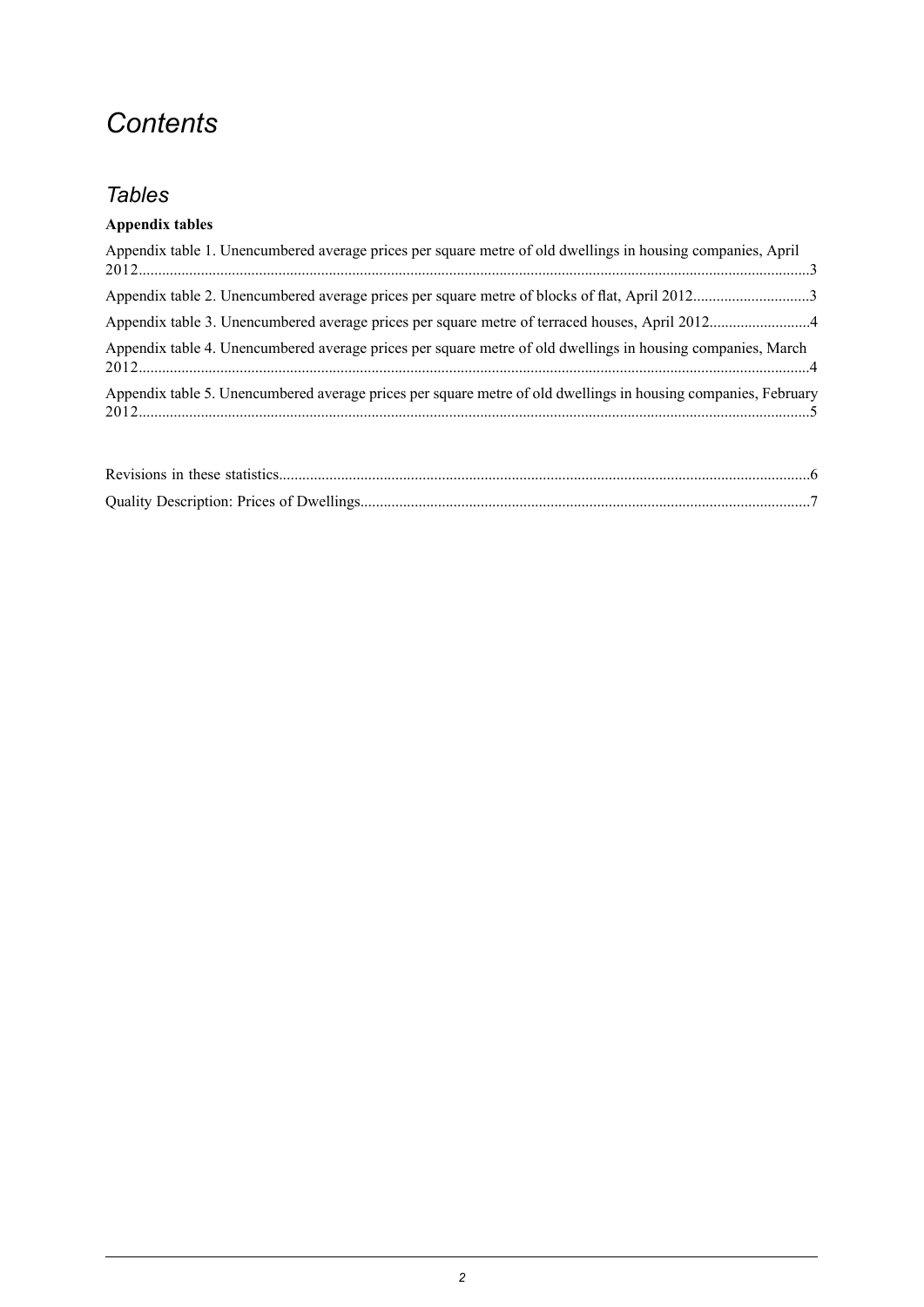## *Appendix tables*

#### <span id="page-2-0"></span>**Appendix table 1. Unencumbered average prices per square metre of old dwellings in housing companies, April 2012**

| Area                                                      | Price per square<br>metre, $\epsilon/m^2$ | Index (2010=100) <sup>1)</sup> Monthly change, Yearly change, % Number | $\%$   |        |         |
|-----------------------------------------------------------|-------------------------------------------|------------------------------------------------------------------------|--------|--------|---------|
| <b>Whole Country</b>                                      | 2098                                      | 104,1                                                                  | 0,6    | 0,6    | 2578    |
| Greater Helsinki                                          | 3 3 2 3                                   | 105,6                                                                  | 0,9    | 1,3    | 513     |
| Satellite municipalities <sup>2)</sup>                    | 2 2 0 4                                   | 103,8                                                                  | 0,6    | 0,3    | 189     |
| Rest of the Country (Whole<br>Country - Greater Helsinki) | 1617                                      | 102,9                                                                  | 0,4    | $-0,0$ | 2065    |
| Southern Finland                                          | 2480                                      | 104,5                                                                  | 0,5    | 0,8    | 1 3 2 0 |
| <b>Western Finland</b>                                    | 1627                                      | 103,3                                                                  | 0,4    | $-0,7$ | 796     |
| Eastern Finland                                           | 1412                                      | 104,6                                                                  | 2,0    | 0,5    | 229     |
| Northern Finland                                          | 1492                                      | 101,9                                                                  | 1,2    | 1,6    | 233     |
| Helsinki                                                  | 3607                                      | 106,3                                                                  | 0,6    | 1,2    | 292     |
| Espoo-Kauniainen                                          | 3 2 4 6                                   | 105,9                                                                  | 2,6    | 2,8    | 90      |
| Vantaa                                                    | 2579                                      | 102,1                                                                  | $-0,7$ | $-0,5$ | 131     |
| Tampere                                                   | 2 2 0 1                                   | 105,1                                                                  | 1,1    | 2,7    | 215     |
| Turku                                                     | 1861                                      | 100,5                                                                  | $-1,9$ | $-3,4$ | 89      |
| Oulu                                                      | 1651                                      | 99,7                                                                   | $-0,4$ | 0,7    | 57      |

<span id="page-2-1"></span>1) Preliminary data

2) Satellite muncipalities= Hyvinkää, Järvenpää, Kerava, Riihimäki, Kirkkonummi, Nurmijärvi, Sipoo, Tuusula and Vihti

#### **Appendix table 2. Unencumbered average prices per square metre of blocks of flat, April 2012**

| Area                                                      | Price per square metre,<br>€/m <sup>2</sup> |       | Index (2010=100) <sup>1)</sup> Monthly change, % Yearly change, % |        |
|-----------------------------------------------------------|---------------------------------------------|-------|-------------------------------------------------------------------|--------|
| <b>Whole Country</b>                                      | 2 1 9 8                                     | 105,4 | 1,1                                                               | 1,5    |
| Greater Helsinki                                          | 3422                                        | 107,2 | 1,2                                                               | 2,3    |
| Satellite municipalities <sup>2)</sup>                    | 2045                                        | 103,2 | 1,0                                                               | $-0,1$ |
| Rest of the Country (Whole Country<br>- Greater Helsinki) | 1600                                        | 103,4 | 1,1                                                               | 0,6    |
| Southern Finland                                          | 2 5 6 4                                     | 105,8 | 1,0                                                               | 1,8    |
| <b>Western Finland</b>                                    | 1649                                        | 104,1 | 0,7                                                               | $-0,3$ |
| Eastern Finland                                           | 1486                                        | 107,9 | 4,1                                                               | 2,8    |
| Northern Finland                                          | 1550                                        | 100,6 | 1,8                                                               | 1,7    |
| Helsinki                                                  | 3744                                        | 107,3 | 1,0                                                               | 2,0    |
| Espoo-Kauniainen                                          | 3 1 6 1                                     | 110,2 | 3,7                                                               | 5,4    |
| Vantaa                                                    | 2 3 8 9                                     | 102,7 | $-1,3$                                                            | $-0,5$ |
| Tampere                                                   | 2 1 6 5                                     | 106,8 | 1,7                                                               | 5,0    |
| Turku                                                     | 1771                                        | 102,4 | 0,8                                                               | $-0,9$ |
| Oulu                                                      | 1666                                        | 100,0 | 1,8                                                               | 0,7    |

1) Preliminary data

2) Satellite muncipalities= Hyvinkää, Järvenpää, Kerava, Riihimäki, Kirkkonummi, Nurmijärvi, Sipoo, Tuusula and Vihti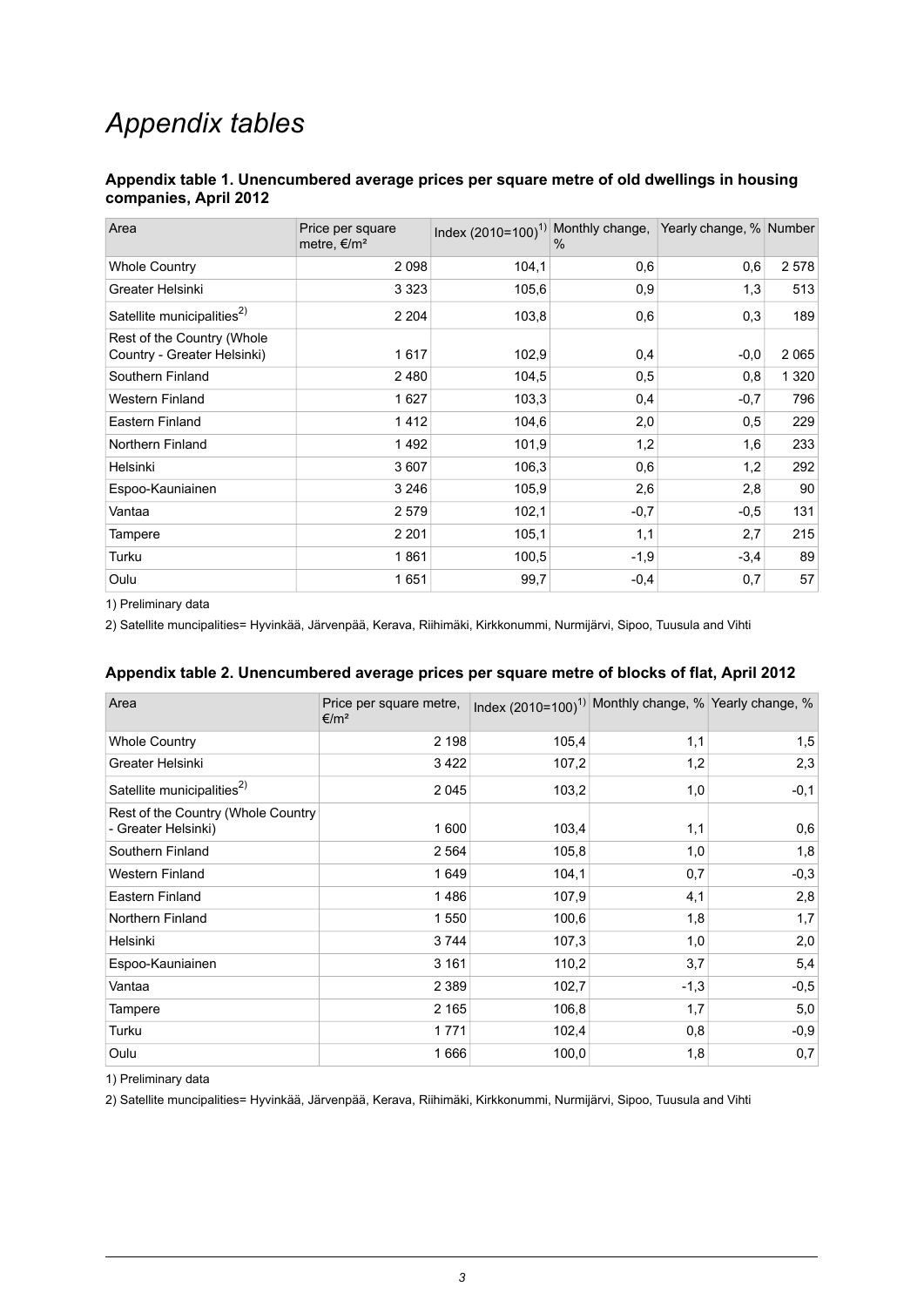| Area                                                      | Price per square metre,<br>$€/m^2$ |       | Index (2010=100) <sup>1)</sup> Monthly change, % Yearly change, % |        |
|-----------------------------------------------------------|------------------------------------|-------|-------------------------------------------------------------------|--------|
| <b>Whole Country</b>                                      | 1941                               | 102,0 | $-0.3$                                                            | $-0,9$ |
| Greater Helsinki                                          | 3 0 8 3                            | 101,5 | 0,3                                                               | $-1,1$ |
| Satellite municipalities <sup>2)</sup>                    | 2 3 4 3                            | 104,3 | 0,3                                                               | 0,7    |
| Rest of the Country (Whole Country<br>- Greater Helsinki) | 1638                               | 102,2 | $-0,5$                                                            | $-0,9$ |
| Southern Finland                                          | 2 3 2 7                            | 102,0 | $-0,4$                                                            | $-1,0$ |
| <b>Western Finland</b>                                    | 1596                               | 102,3 | 0,1                                                               | $-1,2$ |
| Eastern Finland                                           | 1313                               | 99,9  | $-1,0$                                                            | $-2,6$ |
| Northern Finland                                          | 1433                               | 103,2 | 0,7                                                               | 1,6    |
| Helsinki                                                  |                                    |       |                                                                   |        |
| Espoo-Kauniainen                                          | 3 3 2 9                            | 102,2 | 1,7                                                               | 0,6    |
| Vantaa                                                    | 2881                               | 101,4 | 0,2                                                               | $-0,6$ |
| Tampere                                                   | 2 2 9 4                            | 101,1 | $-0,3$                                                            | $-2,6$ |
| Turku                                                     |                                    |       |                                                                   |        |
| Oulu                                                      | 1627                               | 99,3  | $-3,8$                                                            | 0,7    |

#### <span id="page-3-0"></span>**Appendix table 3. Unencumbered average prices per square metre of terraced houses, April 2012**

<span id="page-3-1"></span>1) Preliminary data

2) Satellite muncipalities= Hyvinkää, Järvenpää, Kerava, Riihimäki, Kirkkonummi, Nurmijärvi, Sipoo, Tuusula and Vihti

#### **Appendix table 4. Unencumbered average prices per square metre of old dwellings in housing companies, March 2012**

| Area                                                      | Price per square<br>metre, $\epsilon/m^2$ | Index (2010=100) <sup>1)</sup> Monthly change, Yearly change, % Number | $\%$   |        |         |
|-----------------------------------------------------------|-------------------------------------------|------------------------------------------------------------------------|--------|--------|---------|
| <b>Whole Country</b>                                      | 2 1 2 1                                   | 103,5                                                                  | 0,6    | 0,7    | 5 2 7 5 |
| Greater Helsinki                                          | 3 3 1 7                                   | 104,7                                                                  | 0,4    | 1,7    | 1442    |
| Satellite municipalities <sup>2)</sup>                    | 2 1 9 8                                   | 103,2                                                                  | 1,6    | 0,1    | 382     |
| Rest of the Country (Whole<br>Country - Greater Helsinki) | 1652                                      | 102,5                                                                  | 0,7    | $-0,1$ | 3833    |
| Southern Finland                                          | 2491                                      | 103,9                                                                  | 0,5    | 1,1    | 3 0 6 0 |
| <b>Western Finland</b>                                    | 1694                                      | 102,9                                                                  | 0,7    | $-0,9$ | 1 2 5 2 |
| Eastern Finland                                           | 1462                                      | 102,5                                                                  | 1,4    | 0,7    | 512     |
| Northern Finland                                          | 1445                                      | 100,7                                                                  | 1,3    | 0,9    | 451     |
| Helsinki                                                  | 3643                                      | 105,7                                                                  | 1,0    | 1,5    | 853     |
| Espoo-Kauniainen                                          | 3 1 8 0                                   | 103,2                                                                  | $-0.9$ | 2,1    | 307     |
| Vantaa                                                    | 2 5 3 0                                   | 102,8                                                                  | 0,5    | 1,6    | 282     |
| Tampere                                                   | 2 2 5 5                                   | 103,9                                                                  | 2,1    | $-0,3$ | 350     |
| Turku                                                     | 1897                                      | 102,4                                                                  | 0,0    | $-1,6$ | 224     |
| Oulu                                                      | 1619                                      | 100,2                                                                  | 0,6    | 2,0    | 171     |

1) Updated preliminary data

2) Satellite muncipalities= Hyvinkää, Järvenpää, Kerava, Riihimäki, Kirkkonummi, Nurmijärvi, Sipoo, Tuusula and Vihti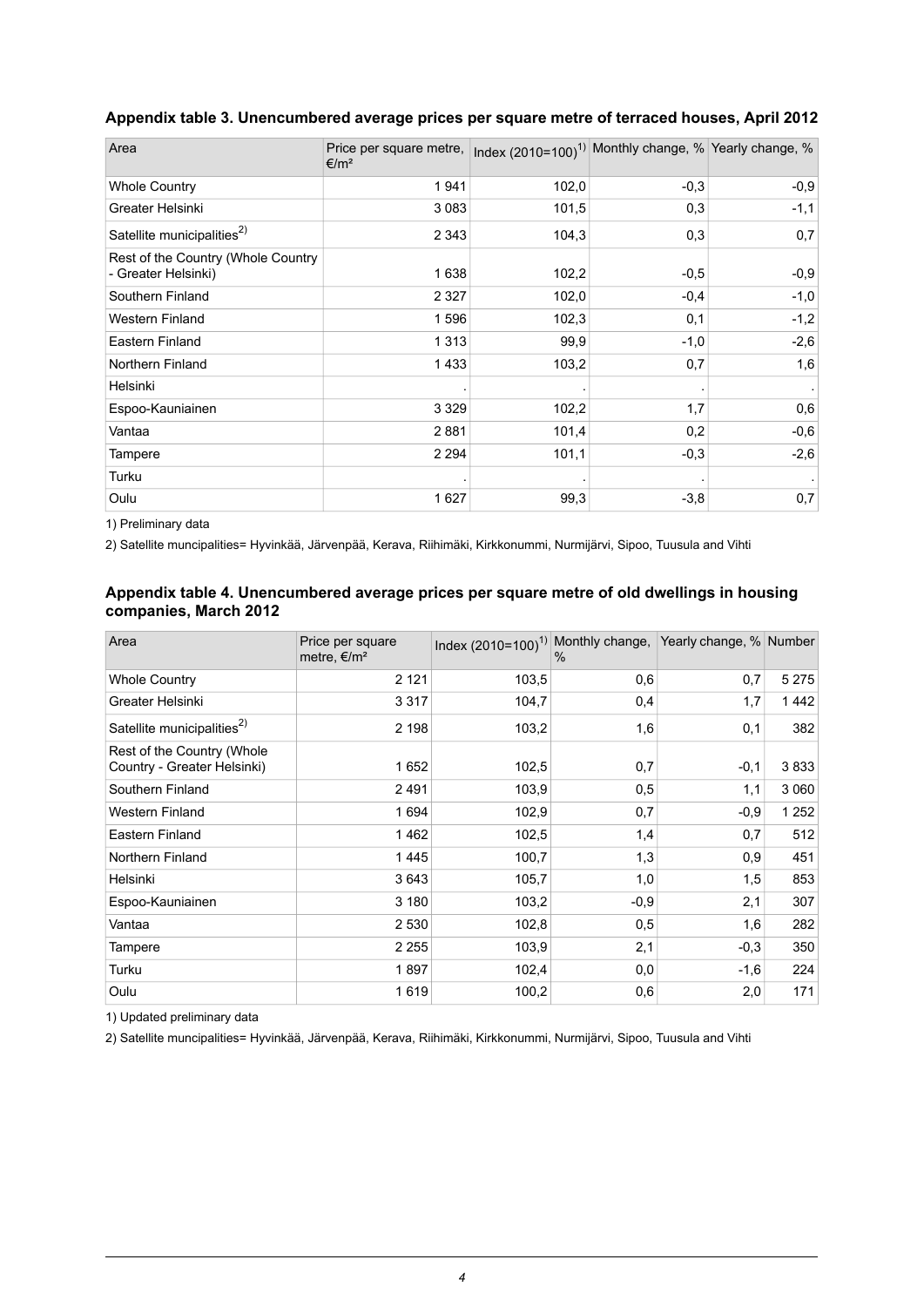#### <span id="page-4-0"></span>**Appendix table 5. Unencumbered average prices per square metre of old dwellings in housing companies, February 2012**

| Area                                                      | Price per square<br>metre, $\epsilon/m^2$ | Index $(2010=100)^{1}$ Monthly change, | %      | Yearly change, % Number |         |
|-----------------------------------------------------------|-------------------------------------------|----------------------------------------|--------|-------------------------|---------|
| <b>Whole Country</b>                                      | 2 1 2 6                                   | 102,8                                  | $-0,2$ | 0,3                     | 5 1 9 5 |
| Greater Helsinki                                          | 3 3 7 5                                   | 104,2                                  | $-0,3$ | 1,0                     | 1425    |
| Satellite municipalities <sup>2)</sup>                    | 2 1 2 3                                   | 101,6                                  | $-0,2$ | 0,4                     | 343     |
| Rest of the Country (Whole<br>Country - Greater Helsinki) | 1636                                      | 101,8                                  | $-0,2$ | $-0,2$                  | 3770    |
| Southern Finland                                          | 2 5 0 4                                   | 103,5                                  | $-0,3$ | 0,7                     | 3013    |
| <b>Western Finland</b>                                    | 1677                                      | 102,1                                  | 0,4    | $-0,9$                  | 1 1 8 9 |
| Eastern Finland                                           | 1464                                      | 101,2                                  | $-0,7$ | 0,8                     | 516     |
| Northern Finland                                          | 1458                                      | 99,3                                   | $-0,4$ | $-0.7$                  | 477     |
| Helsinki                                                  | 3734                                      | 104,7                                  | $-1,1$ | 0,6                     | 853     |
| Espoo-Kauniainen                                          | 3 183                                     | 104,1                                  | 2,7    | 2,0                     | 325     |
| Vantaa                                                    | 2 5 6 4                                   | 102,3                                  | $-1,6$ | 0,6                     | 247     |
| Tampere                                                   | 2 1 0 5                                   | 101,7                                  | $-1,1$ | $-2,2$                  | 324     |
| Turku                                                     | 1805                                      | 102,4                                  | $-2,6$ | $-1,5$                  | 244     |
| Oulu                                                      | 1715                                      | 99,5                                   | 0,6    | $-1,3$                  | 185     |

1) Updated preliminary data

2) Satellite muncipalities= Hyvinkää, Järvenpää, Kerava, Riihimäki, Kirkkonummi, Nurmijärvi, Sipoo, Tuusula and Vihti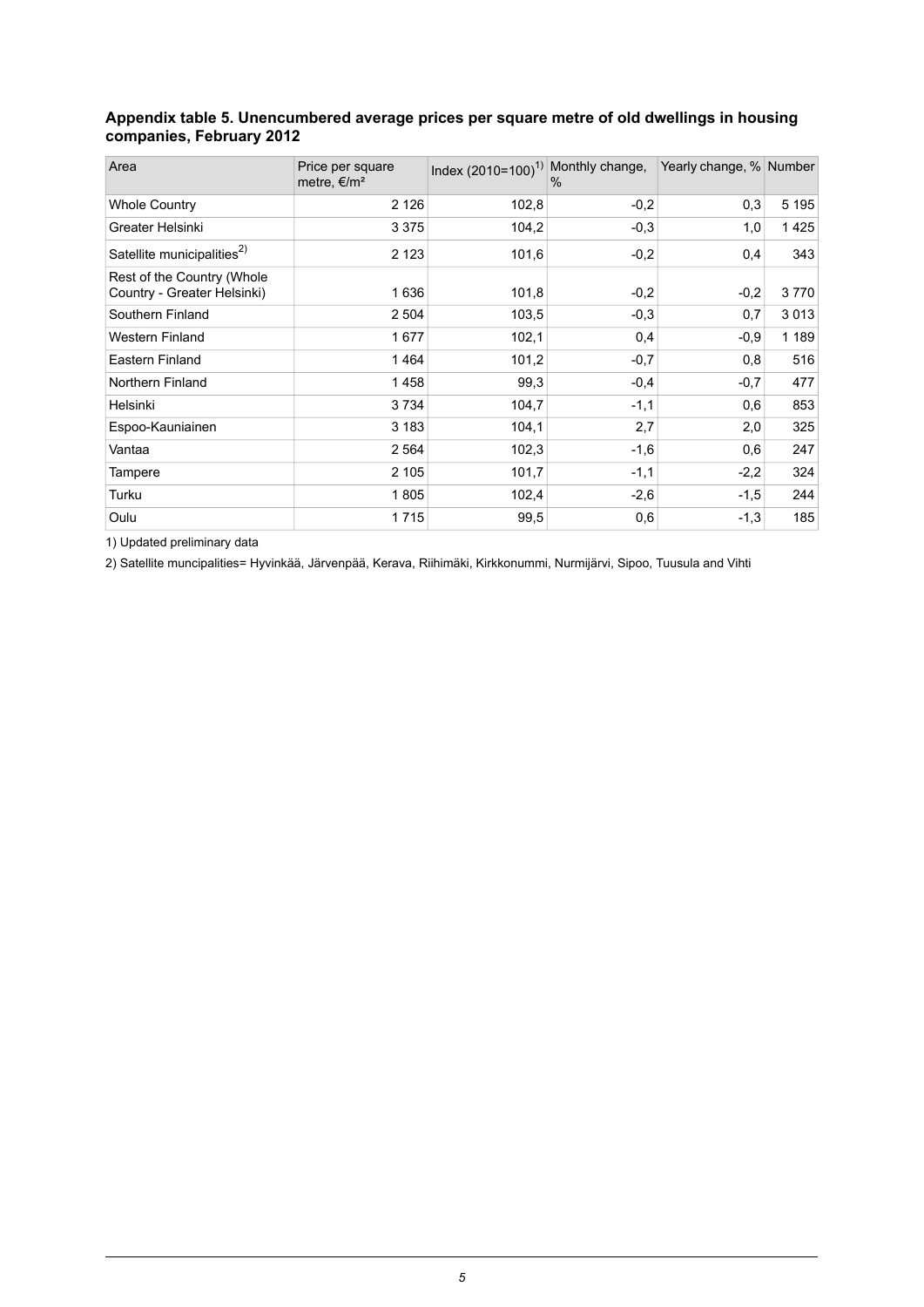## <span id="page-5-0"></span>*Revisions in these statistics*

The data of the statistics have become revised according to the table below. For more information about data revisions, see Section 3 of the quality description.

| Area                                |                            | 2011                            | 2012   |        |        |
|-------------------------------------|----------------------------|---------------------------------|--------|--------|--------|
|                                     |                            | December January February March |        |        |        |
| Whole country                       | 1st release, %             | $-1,3$                          | 1,6    | $-0,4$ | 0,2    |
|                                     | 25.05.2012, %              | $-1,0$                          | 2,2    | $-0.2$ | 0,6    |
|                                     | Revision, percentage point | 0,3                             | 0,6    | 0,2    | 0.4    |
| Greater Helsinki                    | 1st release, %             | $-2,6$                          | 1,4    | 0,0    | $-0.3$ |
|                                     | 25.05.2012, %              | $-1,6$                          | 3,0    | $-0.3$ | 0,4    |
|                                     | Revision, percentage point | 1,0                             | 1,6    | $-0.3$ | 0.7    |
| Rest of the country 1st realease, % |                            | $-0,2$                          | 1,8    | $-0.6$ | 0,7    |
|                                     | 25.05.2012. %              | $-0.6$                          | 1.6    | $-0.2$ | 0.7    |
|                                     | Revision, percentage point | $-0.4$                          | $-0.2$ | 0.4    | 0.0    |

### **Revisions to data on monthly changes in Prices of Dwellings**1)

1) The revision describes the difference on monthly change percentages between the first and the latest release.

## **Revisions to data on annual changes in Prices of Dwellings**1)

| Area                               |                            | 2011                            | 2012   |        |        |
|------------------------------------|----------------------------|---------------------------------|--------|--------|--------|
|                                    |                            | December January February March |        |        |        |
| Whole country                      | 1st release, %             | 0,4                             | 1,1    | 0.0    | 0,2    |
|                                    | 25.05.2012, %              | 0,5                             | 1,5    | 0,3    | 0,7    |
|                                    | Revision, percentage point | 0,1                             | 0,4    | 0,3    | 0,5    |
| Greater Helsinki                   | 1st release, %             | 0,0                             | 0,8    | 1,0    | 1,2    |
|                                    | 25.05.2012, %              | 0,5                             | 2,2    | 1,0    | 1,7    |
|                                    | Revision, percentage point | 0,5                             | 1,4    | 0,0    | 0,5    |
| Rest of the country 1st release, % |                            | 0,7                             | 1,3    | $-0.8$ | $-0.6$ |
|                                    | 25.05.2012, %              | 0,4                             | 1,0    | $-0.2$ | $-0,1$ |
|                                    | Revision, percentage point | $-0.3$                          | $-0.3$ | 0,6    | 0,5    |

1) The revision describes the difference on annual change percentages between the first and the latest release.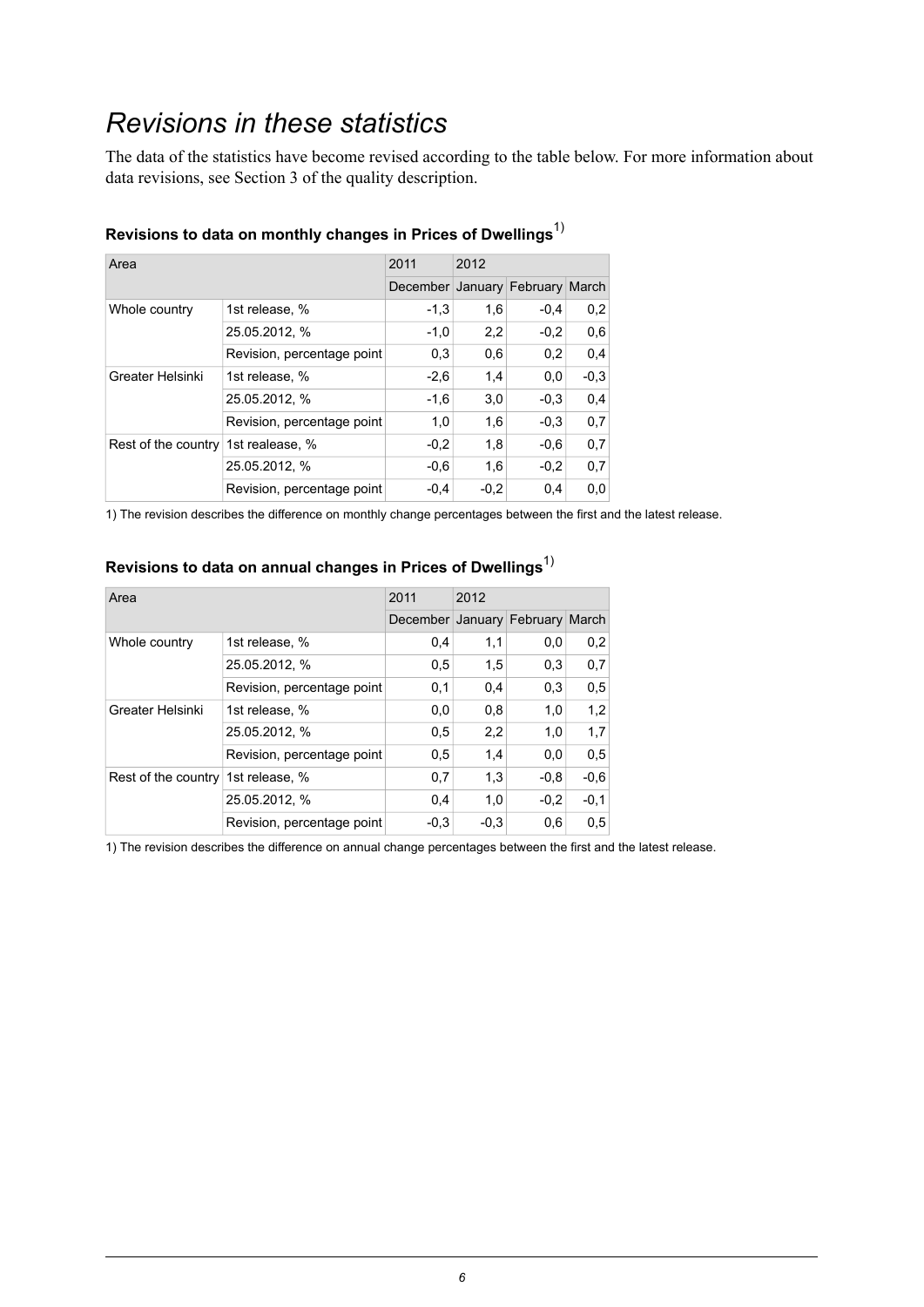## <span id="page-6-0"></span>*Quality Description: Prices of Dwellings*

## *1. Relevance*

#### *1.1 Information content and purpose of use*

The statistics on prices of dwellings describe the unencumbered prices per square metre of old dwellings in housing companies, and monthly, quarterly and annual changes in them. The statistics contain data classified by area and type of building for the examined month and for a longer time period. The purpose of the statistics is to provide information about price development on the housing market.

#### *1.2. Concepts, classifications and data*

#### **The data and the data suppliers:**

*Old dwellings*: The data of the statistics on dwelling prices are based on the price information gathered by the Finnish Tax Administration for asset transfer tax calculation purposes. Additionally, the Tax Administration's Register of Real Estate Property and Statistics Finland's data on the dwelling stock that are based on the Population Register Centre's Register of Buildings and Dwellings are also used for the statistics.

*New dwellings*: The data of the statistics on dwelling prices are based on the information Statistics Finland receives via a private price monitoring service about transactions in new dwellings made by the largest real estate agents and building contractors. The monthly statistics do not contain information on new dwellings due to the scarcity of statistical data.

#### **Used concepts**:

*Dwelling:* A dwelling refers to a room or suite of rooms that is equipped with a kitchen, kitchenette or cooking area and is intended for year-round habitation.

*Price per square metre of dwelling*: The statistics are compiled from data on unencumbered prices, in other words, prices inclusive of the debt portion. The published price concept is price per square metre  $(EUR/m<sup>2</sup>)$ .

*Floor area of dwelling*: The floor area (m²) of a dwelling is calculated from the inner surfaces of the walls enclosing it. The floor areas of auxiliary spaces (utility space, walk-in wardrobe, etc.), bathroom, hobby room, fireplace room, sauna in dwelling, washroom and changing room, and rooms used as working space if no hired employees work in them are also included in the floor area of a dwelling. Garage, cellar, sauna space in unoccupied basement, unheated storage space, balcony, porch, veranda, vestibule and unoccupied attic space are not included in the floor area of a dwelling.

*First home*: First-time dwelling transactions include those that are entitled to the exemption from the asset transfer tax for first-time homebuyers (www.vero.fi).

*Old/new dwelling:* An old dwelling refers to a dwelling that has not been completed in the examined year or the year before it. Respectively, a new dwelling refers to a dwelling completed in the statistical reference year or the year before it that is sold for the first time.

*Type of building*: The dwellings in the statistics are classified into blocks of flats and terraced houses according to type of building. The data on terraced houses also include detached houses whose tenure is based on ownership of housing company shares.

Type of financing: Dwellings financed with ARAVA subsidised housing loans and price controlled HITAS dwellings are not included in the non-subsidised dwelling category used in the statistics.

*Number of rooms:* A room is defined as a space with one or more windows that has a floor area of at least seven square metres and mean height of at least two metres. A hall, porch, bed recess or other similar space is not regarded as a room. Kitchen is not included in the number of rooms. Dwellings with at least three rooms are classified into room number category 3h+. In the monthly statistics data are not published by number of rooms due to the scarcity of statistical data.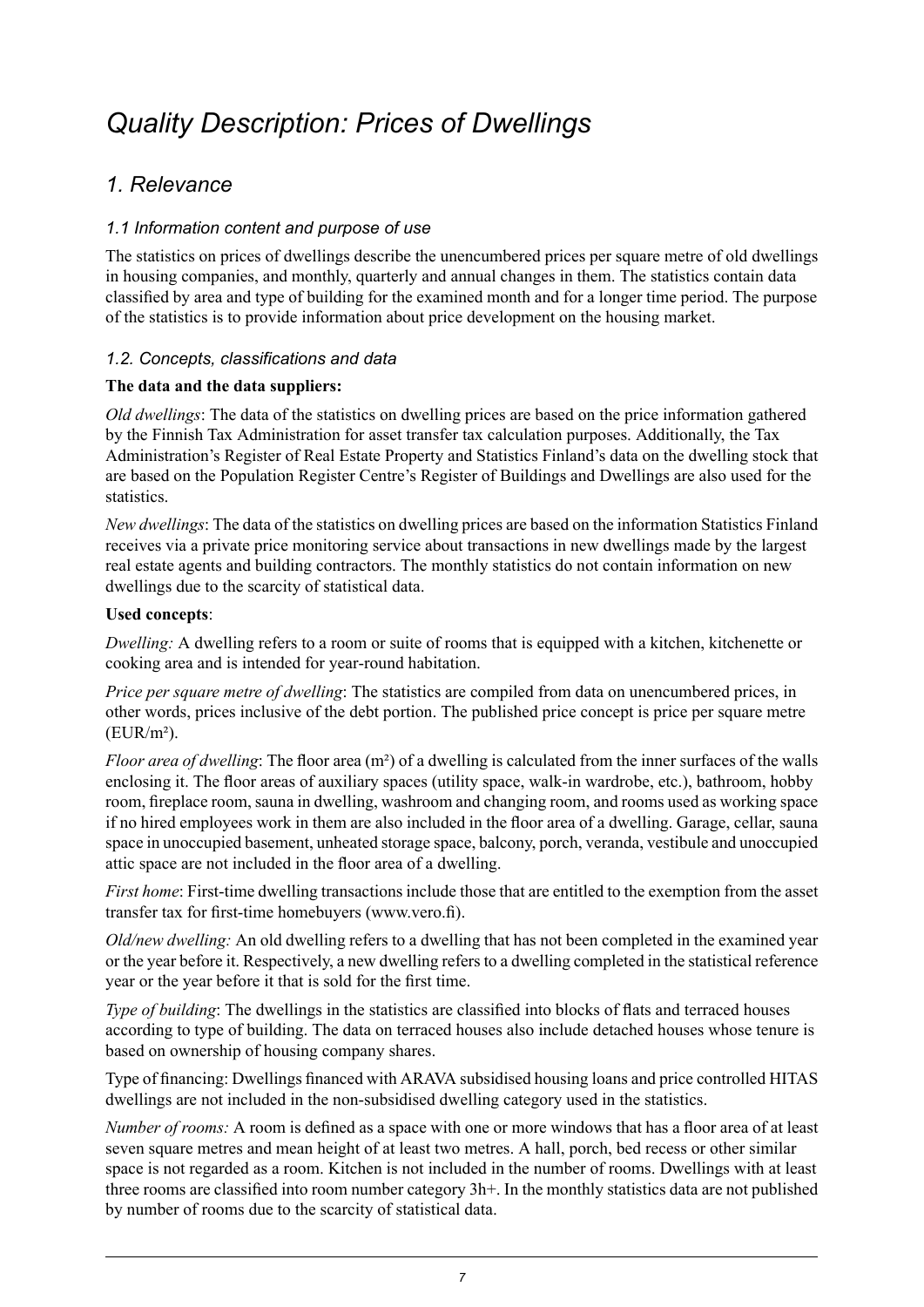*(Nominal) price index:* Describes the change in prices compared to the base period of the index concerned. In the annual and quarterly indices the base periods are for old dwellings 2005, 2000, 1983 or 1970 and for new dwellings 2005, in the monthly index the base period is 2010.

*Real price index*: Describes the change in real prices compared to the index base period. In the annual and quarterly indices the base periods are for old dwellings 2005, 2000, 1983 or 1970 and for new dwellings 2005, in the monthly index the base period is 2010. The real price index is derived by dividing the point figure of the nominal price index for the area with the point figure of the Consumer Price Index for the whole country in the corresponding time period and base year.

#### *Distribution parameters*:

Q1 (lower quartile) =  $25\%$  of the observations remain below.

Med (median) = Middle observation when the observations are arranged in size order.

 $Q3$  (upper quartile) = 75% of the observations remain below.

#### **Classifications**:

#### *Annual and quarterly statistics:*

*Regional division, old dwellings*: The statistics use diverse area combinations, such as Greater Helsinki Area, satellite municipalities around the Greater Helsinki Area, regions and urban sub-areas. The Greater Helsinki Area comprises Helsinki, Espoo, Vantaa and Kauniainen, which in statisticsisincluded in Espoo. The satellite municipalities are Hyvinkää, Järvenpää, Kerava, Kirkkonummi, Nurmijärvi, Riihimäki, Sipoo, Tuusula and Vihti. Regions are defined according to the decision of the Council of State. The urban sub-areas are formed of postal code areas using price level and location as the criteria. Details of the used regional classifications are appended to this publication and can be found on Statistics Finland's website.

*Regional division, new dwellings:* Due to the low number of transactions, the statistics on the prices of new dwellings are compiled according to a less detailed regional division than the statistics on the prices of old dwellings. The classification used in the statistics on the prices of new dwellings also takes into consideration the needs of the Consumer Price Index, hence the regional classification uses the division into major regions. The area categories are Whole country, Greater Helsinki, Rest of Finland (the same as with old dwellings, Whole country exclusive of Greater Helsinki), Rest of Uusimaa (exclusive of Greater Helsinki) and major regions Southern Finland, Western Finland, Eastern Finland, and Northern Finland.

#### *Monthly statistics:*

Regional division: The area categories are: Whole country, Greater Helsinki, Rest of Finland (Whole country exclusive of Greater Helsinki), Satellite municipalities (Hyvinkää, Järvenpää, Kerava, Riihimäki, Kirkkonummi, Nurmijärvi, Sipoo, Tuusula, Vihti), Helsinki, Espoo-Kauniainen, Vantaa, Tampere, Turku, Oulu and major regions Southern Finland, Western Finland, Eastern Finland, and Northern Finland.

## *2. Methodological description*

The calculation method of the index for prices of dwellings 2005=100 combines the classical approach based on classification of data and regression analysis (so called hedonic method). The index aims at answering the question how much more/less a typical dwelling in a housing company costs now compared with before on the basis of the total number of actual transaction prices. For this reason, monitoring average price changes will not necessarily provide an adequate answer, since average prices also change because the composition of dwellings sold at different times is not the same. For example, the relative shares of different types of dwellings may vary from quarter to quarter. The method helps to distinguish better than before the real price development from price changes caused by dwelling characteristics in different time period.

Because location, type of building and number of rooms are the most important price determinants, the composition of sold dwellings is first standardised for these variables by classification. The regional classification has been constructed so as to be geographically meaningful and as homogeneous as possible in respect of price levels. In the statistics on old dwelling prices the largest municipalities are divided into several sub-areas, and the smallest municipalities where few transactions take place have been combined.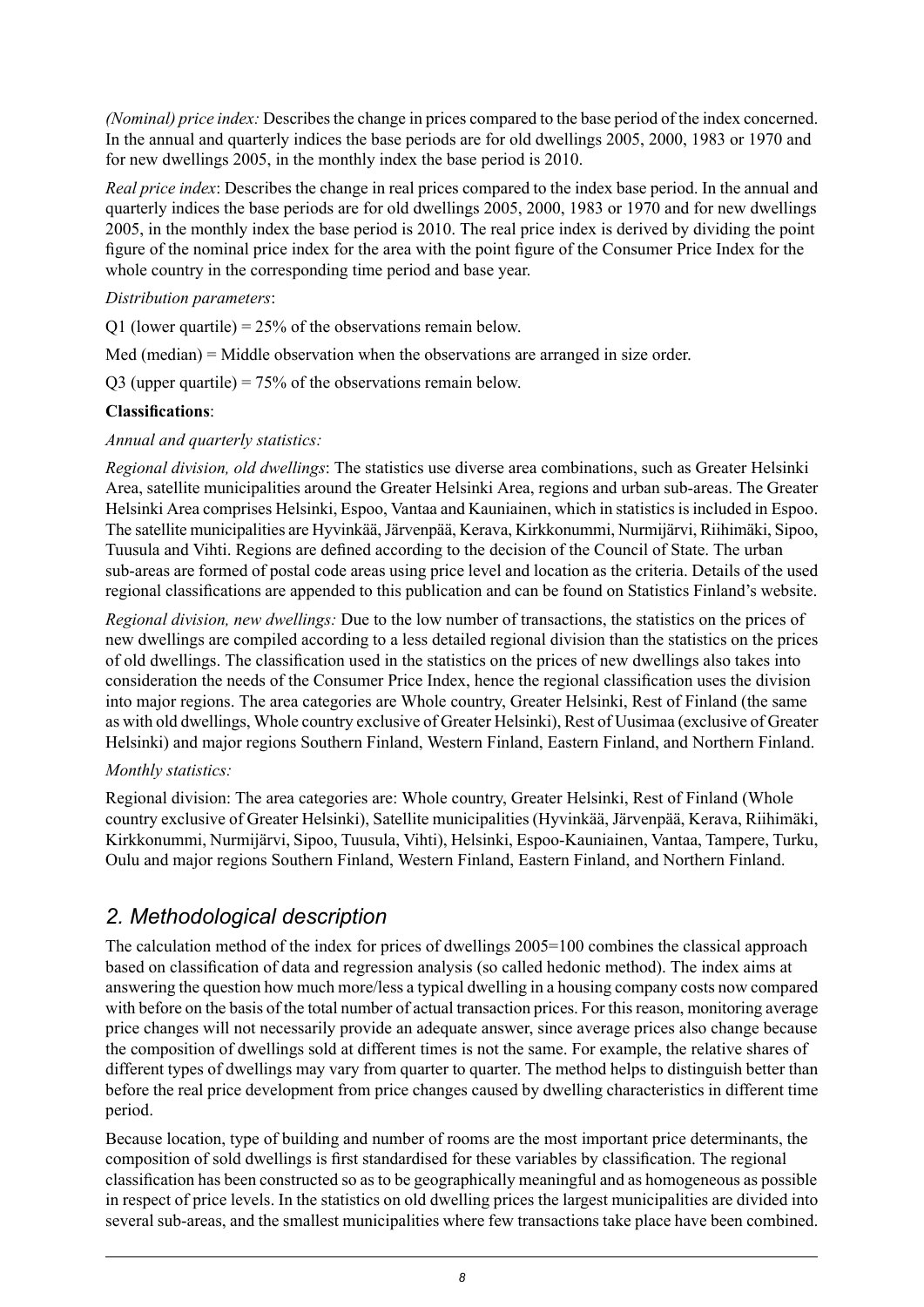In the statistics on new dwelling prices the regional classification has been formed according to six sensible geographical entities because due to the low number of observationsin the data a more detailed classification cannot be used. In respect of both old and new dwellings, the dwellings within an area have been stratified by type of building into dwellings in blocks of flats, and dwellings in terraced and detached houses. Dwellings in blocks of flats have been classified further by number of rooms into dwellings with one room, dwellings with two rooms and dwellings with three or more rooms. Dwellings in terraced houses have been divided by number of rooms into two categories — dwellings with fewer than, and dwellings with at least three rooms.

The used classification does not necessarily homogenise the data sufficiently, because factors affecting price, such as micro-location, floor area, year of completion, and so on, are not controlled for by the classification. The price data of old dwellings contains information on the location of the dwelling on postal code level and on age and floor area. The price data of new dwellings contains information on the location of the dwelling on postal code level and on floor area. With the help of the regression model this information is used to adjust for changes in the composition of the data between the base and reference periods. The quality adjustment means the following: if in a statistical quarter dwellings in a certain area are on average older than in the base time period, the index must be adjusted upwards, because the lower price due to the higher age of dwellings would otherwise be erroneously interpreted as a price fall. A more detailed methodological description is available in Koev, Eugen: Combining Classification and Hedonic Quality Adjustment in Constructing a House Price Index. Helsinki, University of Helsinki (2003), or by e-mail: asuminen@stat.fi.

The overall index point-number for the whole country is obtained via aggregated price changes in every index class and price adjustments so called log-Laspeyres formula. The weights for old dwellings are derived as value-shares of stock of apartments in 2005. Respectively, the weights of new dwellings are the consumption expenditure weights of dwellings purchased in 2005.

## *3. Correctness and accuracy of the data*

#### *3.1. Reliability of the statistics*

The statistics on the prices of old dwellings are based on the Tax Administration's asset transfer tax data, which cover the transactions of all dwellings whose tenure is based on ownership of housing company shares. All transactions of old housing company dwellings are not included immediately in the statistics, because the purchaser is allowed two months to pay the asset transfer tax. Many purchasers pay the tax faster than this and in transactions intermediated by real estate agents the tax is paid at the time of transaction.

When the statistics are published they cover approximately two-thirds of all transactions made in the latest statistical quarter. The latest monthly statistics include around two-fifths of all transactions. Statistics Finland receives the data on the remainder as they arrive at the Tax Administration. The final data for a given statistical year are published with the data for the first quarter of the year following it.

The statistics on the prices of new dwellings are based on data obtained from the largest real estate agents and building contractors and the data are final when first published.

The statistics describe the housing company share market by area relatively reliably. However, the number of included transactions should be taken into consideration. If few transactions have been made, a couple of deviating cases may affect the average price for an area significantly.

#### *3.2. Accuracy of the statistics*

Cases with missing information about transaction prices or floor area, or with exceptionally high or low price due to contract within family or error in data entry are not accepted into the statistics. The acceptable ranges of prices per square metre by area are defined yearly for old and new dwellings.

The price data become revised over the year so that the final data for the year are published in the release concerning the first quarter of the following year. On the average, the revision in monthly statistics on prices of dwellings amounts to 0.3 per cent either way for the whole country. The revision is larger for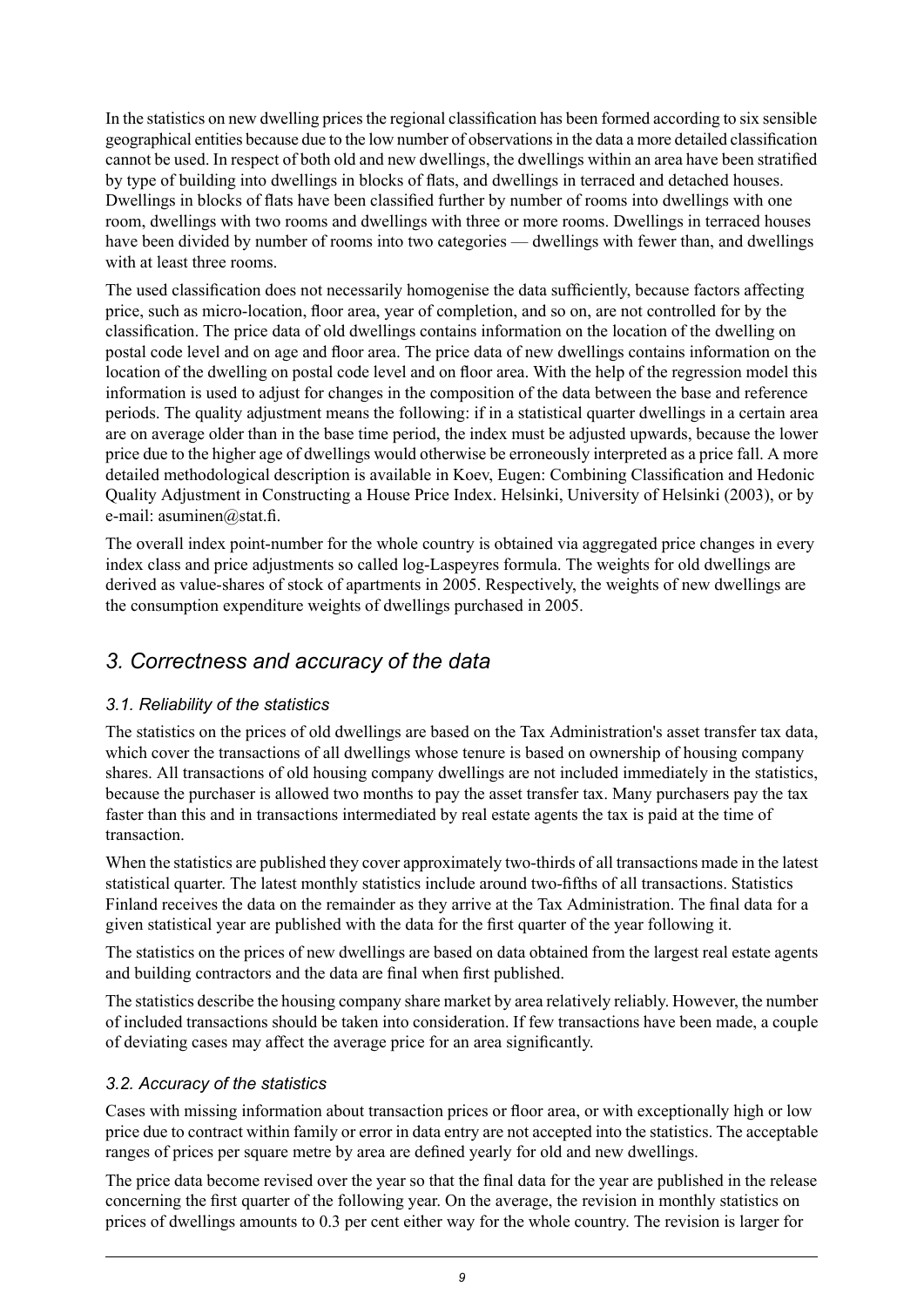smaller geographical areas. The average revision in quarterly statistics amounts to 0.2 per cent either way for the whole country.

#### *3.3. Use of the parameters of the statistics*

Because the price index takes into account changes in the distribution of year of completion, floor area and location of dwellings sold at different points in time, and their effects on prices, the average prices of the statistics vary differently from the price index. This has been done because the price index and the average price are each useful measures for different situations.

The *price index* endeavours to measure as accurately as possible how much more/less an average dwelling in a housing company costs now than it did before. The *average price,* in turn, describes the prevailing price level for sold dwellings without considering whether they are older, newer, larger or smaller than dwellings sold before.

## *4. Timeliness and promptness of published data*

#### *4.1. Publication frequency and measurement period of the statistics*

The statistics on prices of dwellings are published monthly, quarterly and annually. Monthly data are released one month from the end of the statistical reference month and quarterly data are released simultaneously with the data for the last month of each quarter. Quarterly data are statistically more reliable than monthly data and contain more detailed information by area. The annual statistics are published in connection with the statistical release for the first quarter of the year.

#### *4.2. Preliminariness of the statistics*

When the statistics are published they cover approximately two-thirds of all transactions made in the latest quarter. The latest monthly statistics contain around two-fifths of all transactions. Statistics Finland receives the data on the remainder as they arrive at the Tax Administration.

Monthly and quarterly data are updated retrospectively in connection with each release so that the final data for the statistical year are published with the data for the first quarter of the year following it.

## *5. Accessibility and transparency of the data*

A latest statistical release will be published from the statistics on Statistics Finland's web pages on the publication date of the statistics on prices of dwellings. Data concerning dwelling prices can also be found on Statistics Finland's web pages and database service. The essential metadata have been described in this document, which is incorporated into the publication of statistics on dwelling prices. This document is also available on Statistics Finland's web pages.

These statistics cover only dwelling transactions in housing company shares. Especially out of the Greater Helsinki area, there are numerous real estate transactions that are not included in these statistics. Statistics Finland publishes a separate price index on real estate prices. Data on real estate transaction prices by municipality are available from the National Board of Survey.

## *6. Comparability of the statistics*

#### *6.1. Comparability with other data*

When these statistics are compared with data from other producers the source of the basic data should be considered. Statistics Finland's data derive from the Tax Administration's comprehensive files, and thus cover exhaustively all completed transactions.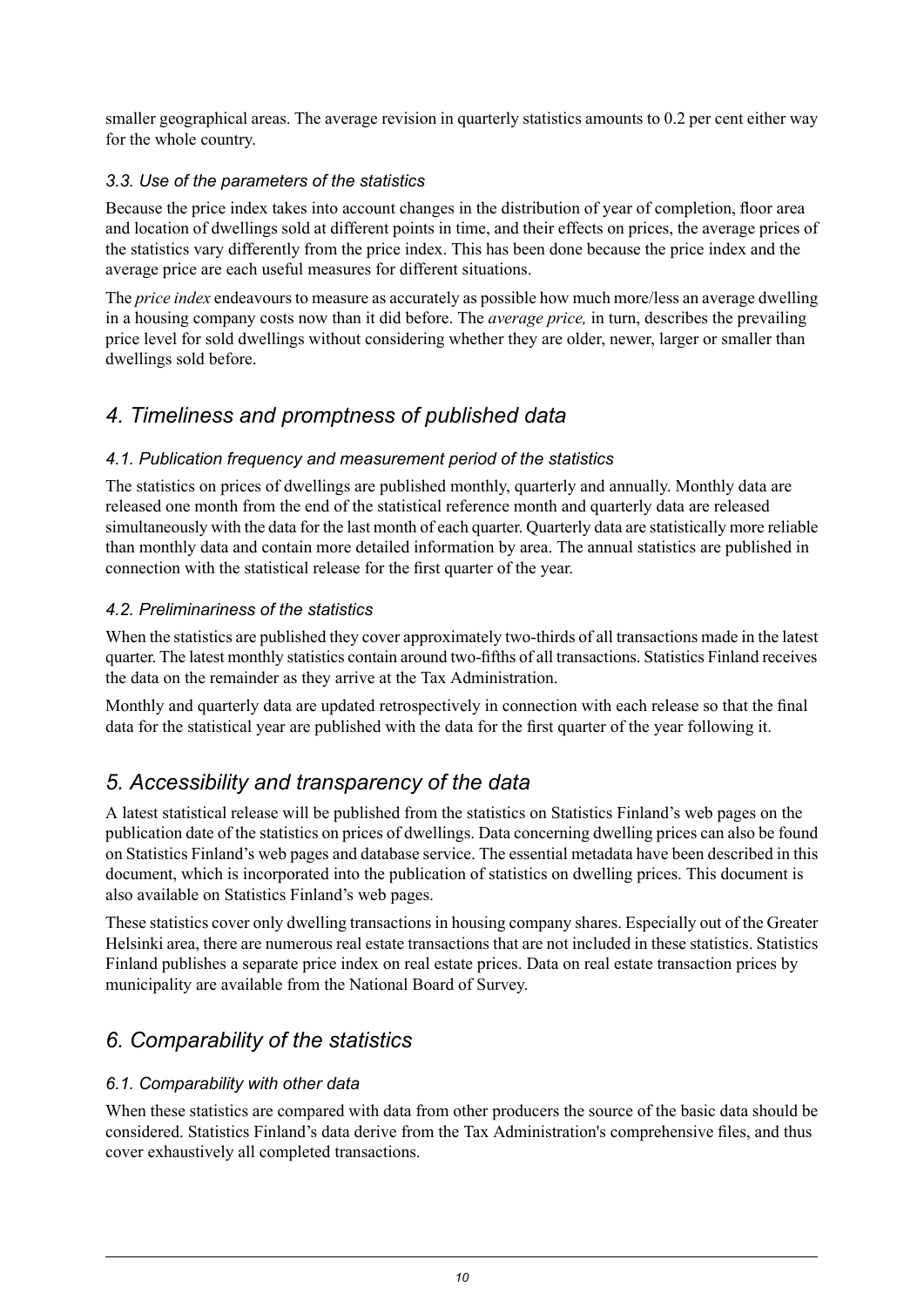#### *6.2. Comparability over time*

Data compiled from the Tax Administration's asset transfer tax data are available on prices of dwellings quarterly starting from the year 1987. Older data are available going back to 1970. Data provided by real estate agents are available for the period 1970 to 1986 and the used classification is much less detailed. Asregards new dwellings, the time series based on data provided by real estate agents have been calculated quarterly from 2005 onwards, and the classification is clearly less detailed than in the data starting from 1987.

### *7. Coherence and consistency*

In addition to the statistics on prices of dwellings in housing companies, Statistics Finland releases quarterly statistics on real estate prices. Besides the data published by Statistics Finland, real estate agents, credit institutions and banks also publish information concerning dwelling prices and their development.